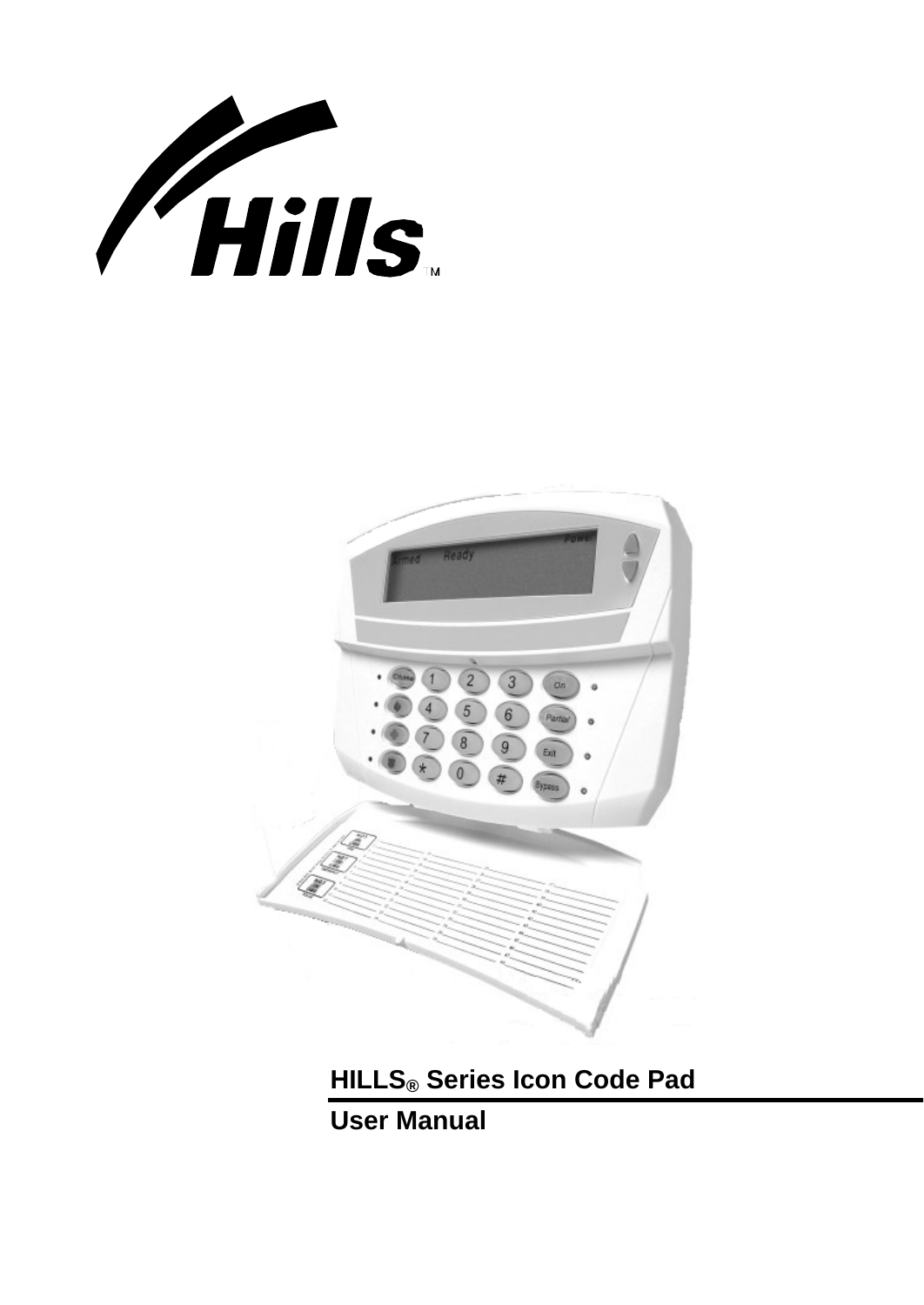## **INTRODUCTION**

<span id="page-1-0"></span>This manual is provided to help you understand your security system and become proficient in its operation. All users of your security system should read and follow the instructions in this booklet and, if possible, practice on the keypad control while your professional installer is on site. Failure to do so could result in the security system not working properly. Please keep this booklet in an accessible location for the life of the security system. If you do not understand any part of this manual you should notify your installing company.

The SECURITY CONTROL can be turned on (ARMED) and off (DISARMED) by entering a 4 or 6 digit code into the Keypad Control, which is similar to a telephone keypad. If your Security Control has been so programmed, you may be able to turn on (ARM) your System by simply pressing the [PARTIAL] or [EXIT] key. The system must always be disarmed using a 4 or 6 digit code. The LED keypad includes up to 60 icons and a built-in electronic sounder. These provide specific information relating to the status of the security system which is described in the booklet. Understanding what the icons and sounds mean will help you easily operate your system.

Please read the following information and instructions carefully before operating your security control system.

## **WARNING NOTES**

#### **The equipment should be installed by qualified SERVICE PERSONNEL only.**

**The equipment should only be operated with an approved power adapter with insulated live pins.** 

**CAUTION – RISK OF EXPLOSION IF BATTERY IS REPLACED BY AN INCORRECT TYPE. DISPOSE OF BATTERIES ACCORDING TO THE INSTRUCTIONS. CONTACT YOUR INSTALLER FOR REPLACEMENT BATTERIES.**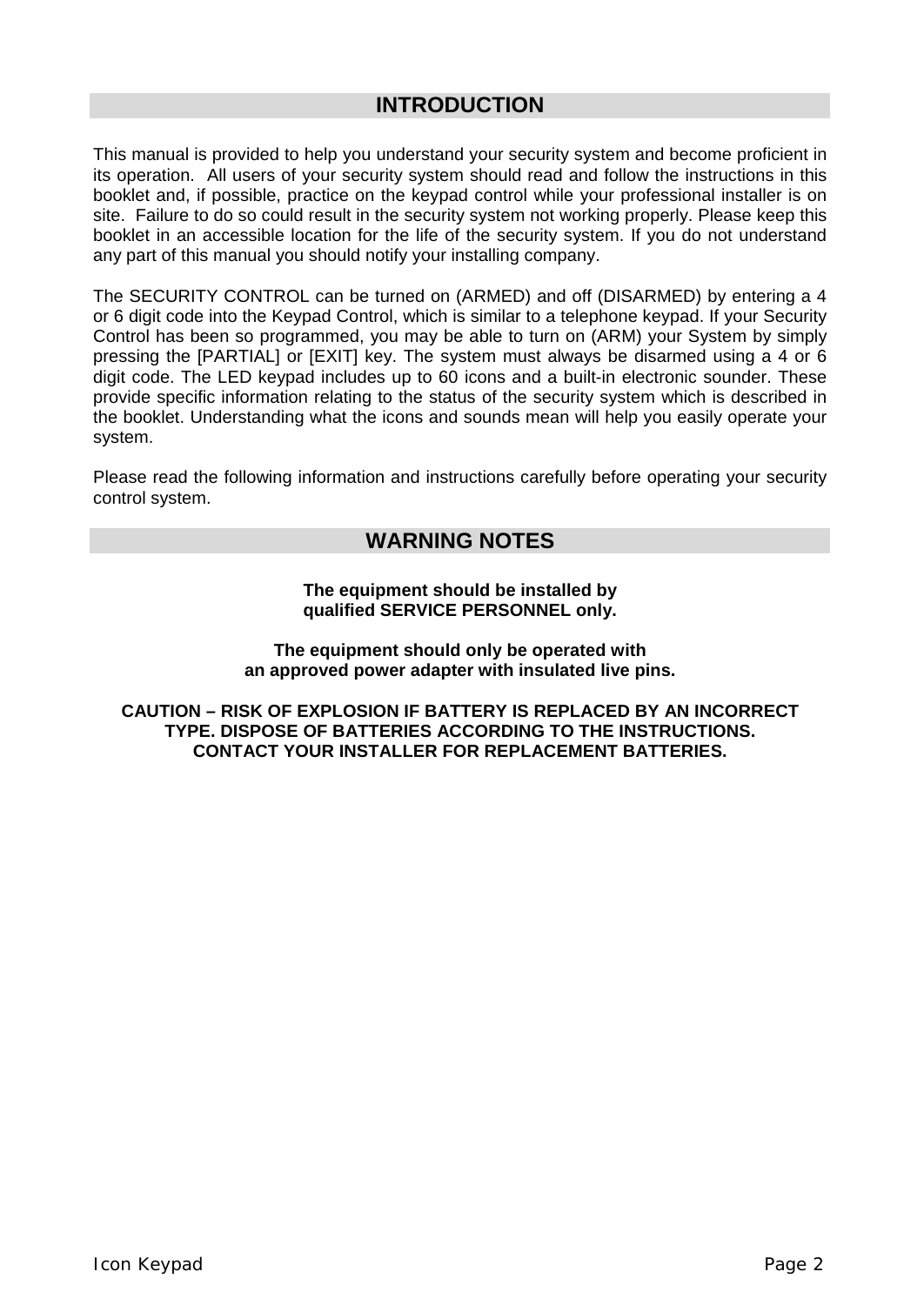# **TABLE OF CONTENTS**

<span id="page-2-0"></span>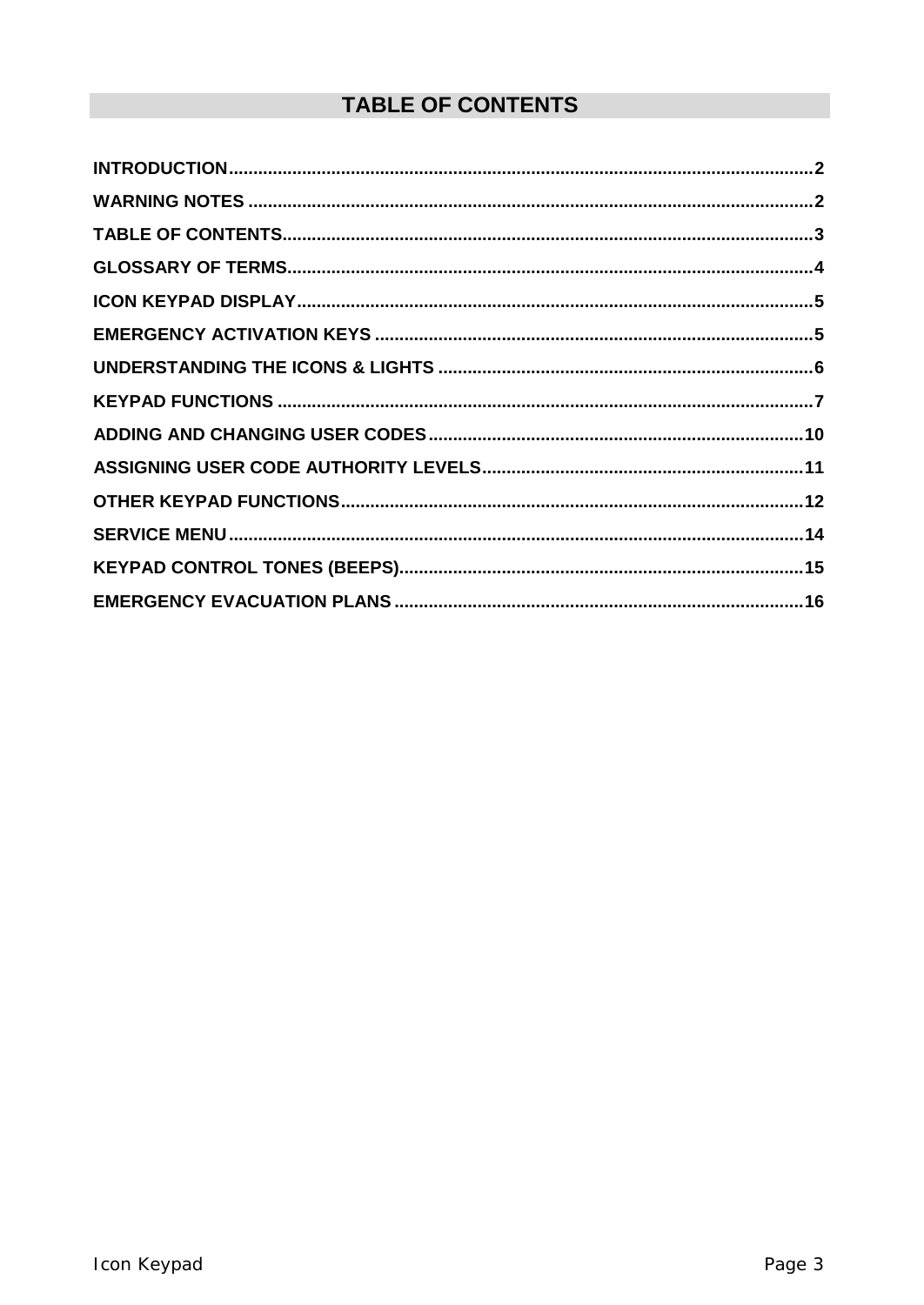# **GLOSSARY OF TERMS**

<span id="page-3-0"></span>

| <b>Abort Delay</b>                                                                                                                                                                                                                | An option that allows a delay in reporting to the central<br>station.                                                                                                                                                                      |  |  |
|-----------------------------------------------------------------------------------------------------------------------------------------------------------------------------------------------------------------------------------|--------------------------------------------------------------------------------------------------------------------------------------------------------------------------------------------------------------------------------------------|--|--|
| <b>Authority Level</b>                                                                                                                                                                                                            | The level of access an individual has when using an<br>alarm panel.                                                                                                                                                                        |  |  |
| <b>Central Station</b>                                                                                                                                                                                                            | The location where alarm data is sent during an alarm<br>report.                                                                                                                                                                           |  |  |
| <b>Chime Feature</b>                                                                                                                                                                                                              | An option that allows the keypad to sound a ding-dong<br>whenever an entry/exit door is opened.                                                                                                                                            |  |  |
| Codes                                                                                                                                                                                                                             | Can be either User Codes (relating to a person) or<br>Function Codes (a toggle switch to turn specific<br>functions on/off). NOTE: A system may have either 99<br>four-digit codes or 66 six-digit codes, but not a mixture<br>of the two. |  |  |
| <b>Duress Code</b>                                                                                                                                                                                                                | An option that allows a special code to be sent to the<br>central station that indicates the alarm system is being<br>operated under duress.                                                                                               |  |  |
| <b>Forced Arming</b>                                                                                                                                                                                                              | An option that allows the system to be turned on<br>(ARMED) with one or more zones open. A system that<br>is ready to be "force armed" will flash the ready icon.<br>(Note: Those zones that are not ready will not create an<br>alarm.)   |  |  |
| A Function Code is either a four (4) or six (6) digit code<br>that has been programmed by the installer to operate a<br><b>Function Code</b><br>device.                                                                           |                                                                                                                                                                                                                                            |  |  |
| An option that allows the user to bypass multiple zones<br><b>Group Bypass</b><br>with a single operation.                                                                                                                        |                                                                                                                                                                                                                                            |  |  |
| An option that allows an instant alarm condition for<br>Entry/Exit doors, or grants a delay to allow someone to<br><b>Instant/Delay</b><br>enter/exit the building without an alarm, or before<br>entering a user code to disarm. |                                                                                                                                                                                                                                            |  |  |
| <b>Master Code</b>                                                                                                                                                                                                                | A master arm/disarm code that can program other user<br>codes.                                                                                                                                                                             |  |  |
| A system divided into multiple areas in which its own<br><b>Partitioned System</b><br>user or users control each area.                                                                                                            |                                                                                                                                                                                                                                            |  |  |
| <b>Perimeter</b>                                                                                                                                                                                                                  | The outer edge of the protected area.                                                                                                                                                                                                      |  |  |
| <b>Quick Arm</b>                                                                                                                                                                                                                  | An option that allows you to turn on (ARM) the security<br>system by pressing either the [PARTIAL] or [EXIT] key<br>keypad control (for ARMING only)<br>the<br>on<br>as<br>programmed by the installing company.                           |  |  |
| <b>User Code</b>                                                                                                                                                                                                                  | A four (4) or six (6) digit entry code used to arm or<br>disarm the system.                                                                                                                                                                |  |  |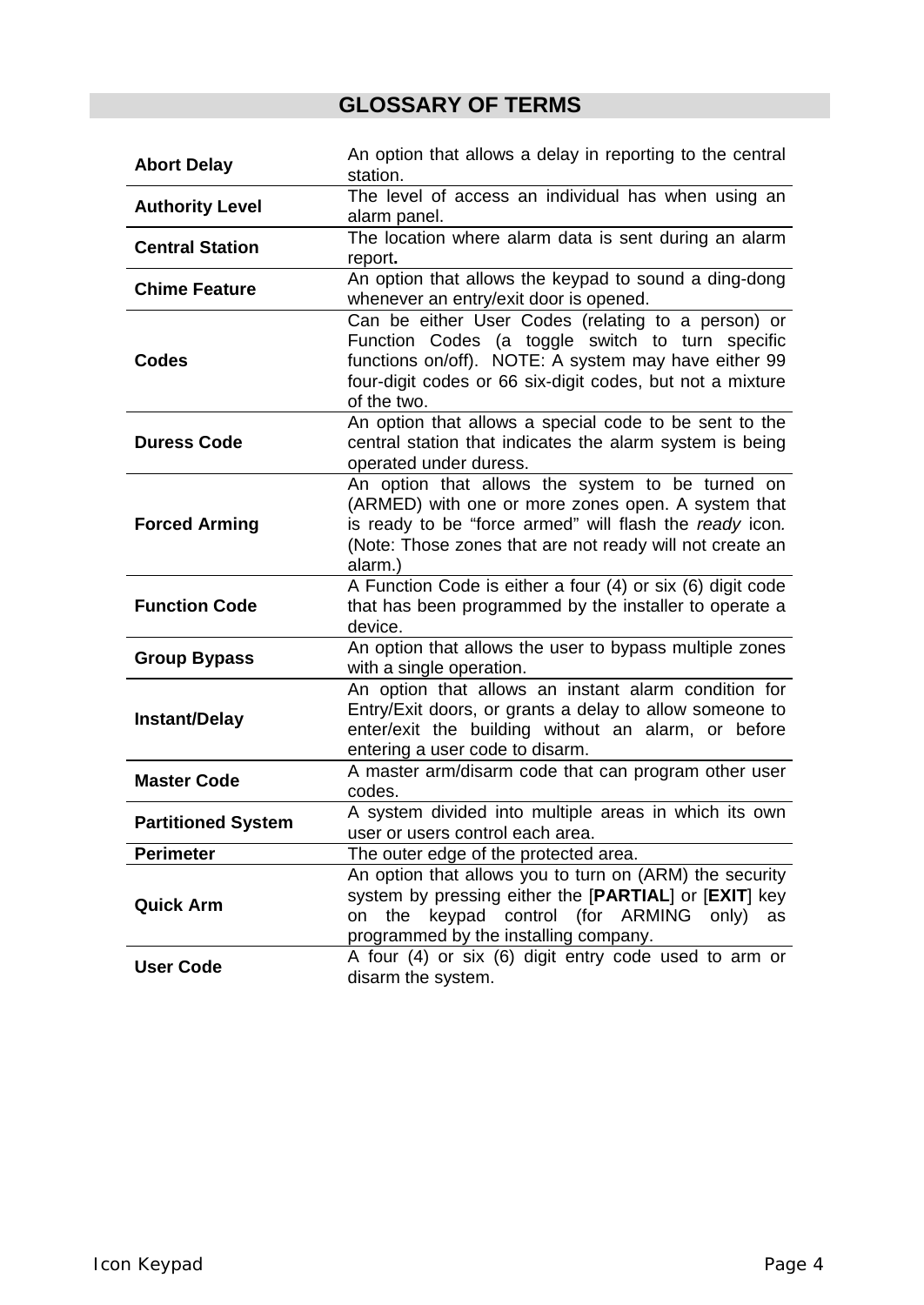## **ICON KEYPAD DISPLAY**

<span id="page-4-0"></span>Armed Not Ready **ALARM** Listen-in **Instant FIRE Enter Code Trouble Silenced Tamper <sup>123456789</sup> <sup>10</sup> <sup>11</sup> <sup>12</sup> <sup>13</sup> <sup>14</sup> <sup>15</sup> <sup>16</sup> Listen-in Power Service 17 18 19 20 21 22 23 24 25 26 27 28 29 30 31 32 33 34 35 36 37 38 39 40 41 42 43 44 45 46 47 48**

## **EMERGENCY ACTIVATION KEYS**







*NOTES*: You must hold these keys for 2 seconds to activate these functions. Your system may not be programmed for these activation keys (see page 1). You should press these keys only in an emergency situation that requires response by emergency personnel. If your system is programmed for these functions, the following reports can be sent.

**Fire Key** – This key can activate the fire alarm when pressed for two seconds. If your system is connected to a monitoring center, an emergency report could be sent to that center.

**Auxiliary Emergency Key** – This key can activate the auxiliary alarm when pressed for two seconds. If your system is connected to a monitoring center, an emergency report could be sent to that center. E.g. Medical alarm.

**Police (Panic/Hold-Up) Key** - This key can sound a local audible alarm when pressed for two seconds. If your system is connected to a monitoring center, an emergency report could be transmitted to that center. NOTE: Some Panic/Hold-Up alarms are programmed to be silent at the protected site while reporting an alarm to the monitoring center. Check with your installing company to determine how your security system will respond to the Panic/Hold-Up activation.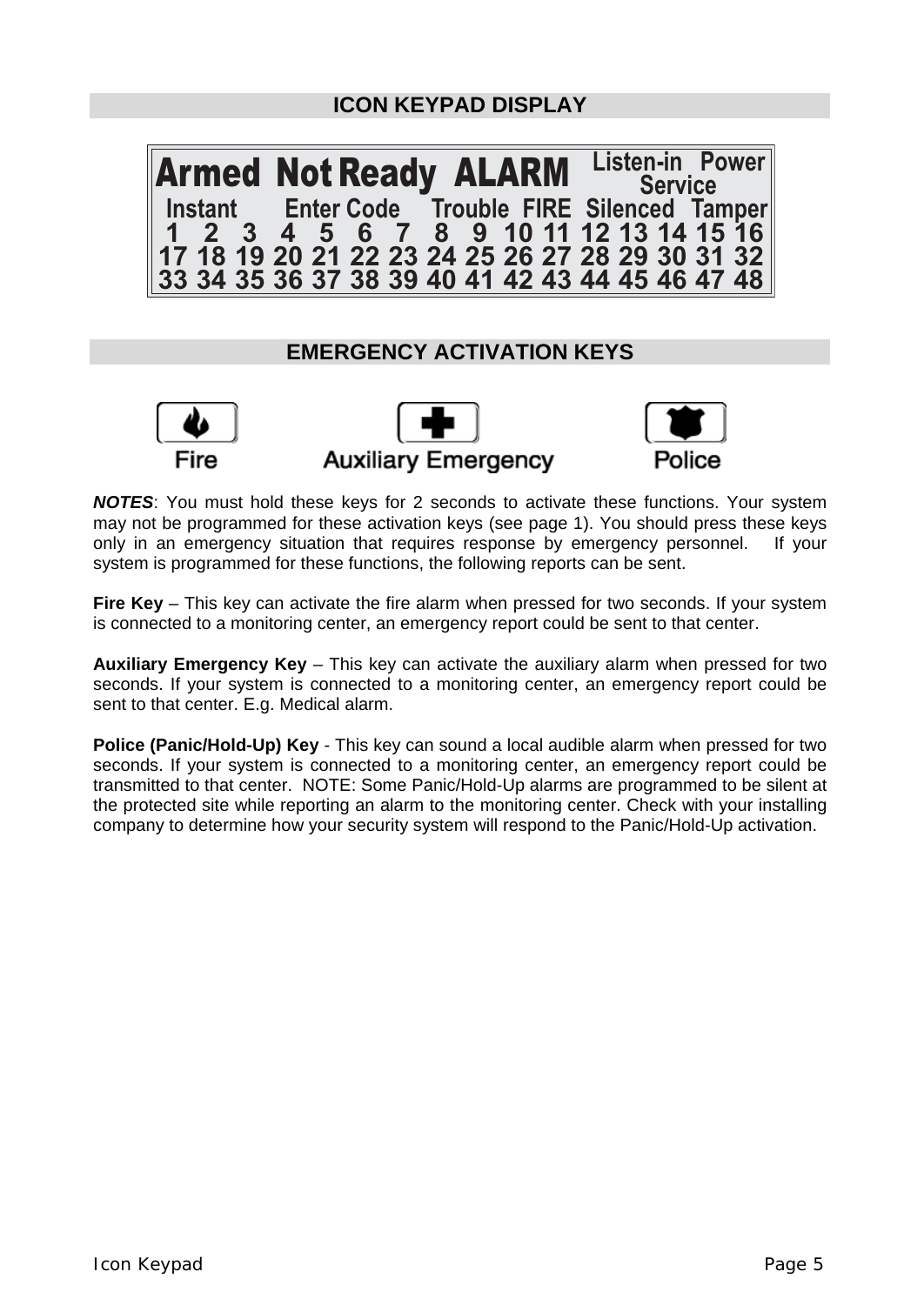## **UNDERSTANDING THE ICONS & LIGHTS**

### <span id="page-5-0"></span>*ARMED ICON*

The *armed* icon is "on" when the system is armed. The *armed* icon is "off" when it is disarmed. The *armed* icon will flash when there has been an alarm during the previous arm cycle.

### *BYPASS LIGHT*

The *bypass light* is "on" when any zone in this keypad's partition is bypassed. The zone(s) that is bypassed will also be illuminated. If the *bypass light* is "off", no zones are bypassed.

#### *CHIME LIGHT*

The c*hime light* is "on" when the chime feature is "on"; "off" otherwise.

### *EXIT LIGHT*

The *exit light* is "on" during the exit delay. Please note that the light will flash during the last 10 seconds of the exit delay as a warning that the time is running out. (The user may want to disarm the system if the *exit light* is flashing in order to prevent an alarm. The user may then re-arm the system and exit before the delay expires.)

#### **FIRE ICON**

A steady *fire* icon means a fire zone has been faulted. A rapidly flashing *fire* icon means that a fire zone is in a trouble condition.

#### *INSTANT ICON*

The *instant* icon is "on" when there is no delay on your entry/exit door(s). Any time the *instant* icon is "on" and the exit delay has expired, the opening of an entry/exit door will produce an immediate alarm. The *instant* icon can be toggled on or off by pressing the [Partial] key while the system is armed. When the *instant* icon is "off", the entry/exit door(s) is delayed.

### *LISTEN-IN ICON*

Not used in Australia / New Zealand.

#### *POWER ICON*

The *power* icon is on if the primary power is on. The *power* icon will flash if the system has a low battery condition.

#### *READY / NOT READY ICON*

The *ready* icon is "on" when the system is ready to arm and "flashes" if ready to force arm. The *not ready* icon is on when the system is not ready to arm because of a zone(s) being faulted.

#### *SILENCED ICON*

The s*ilenced* icon appears after a code has been entered to silence the siren but the zone has not been cleared.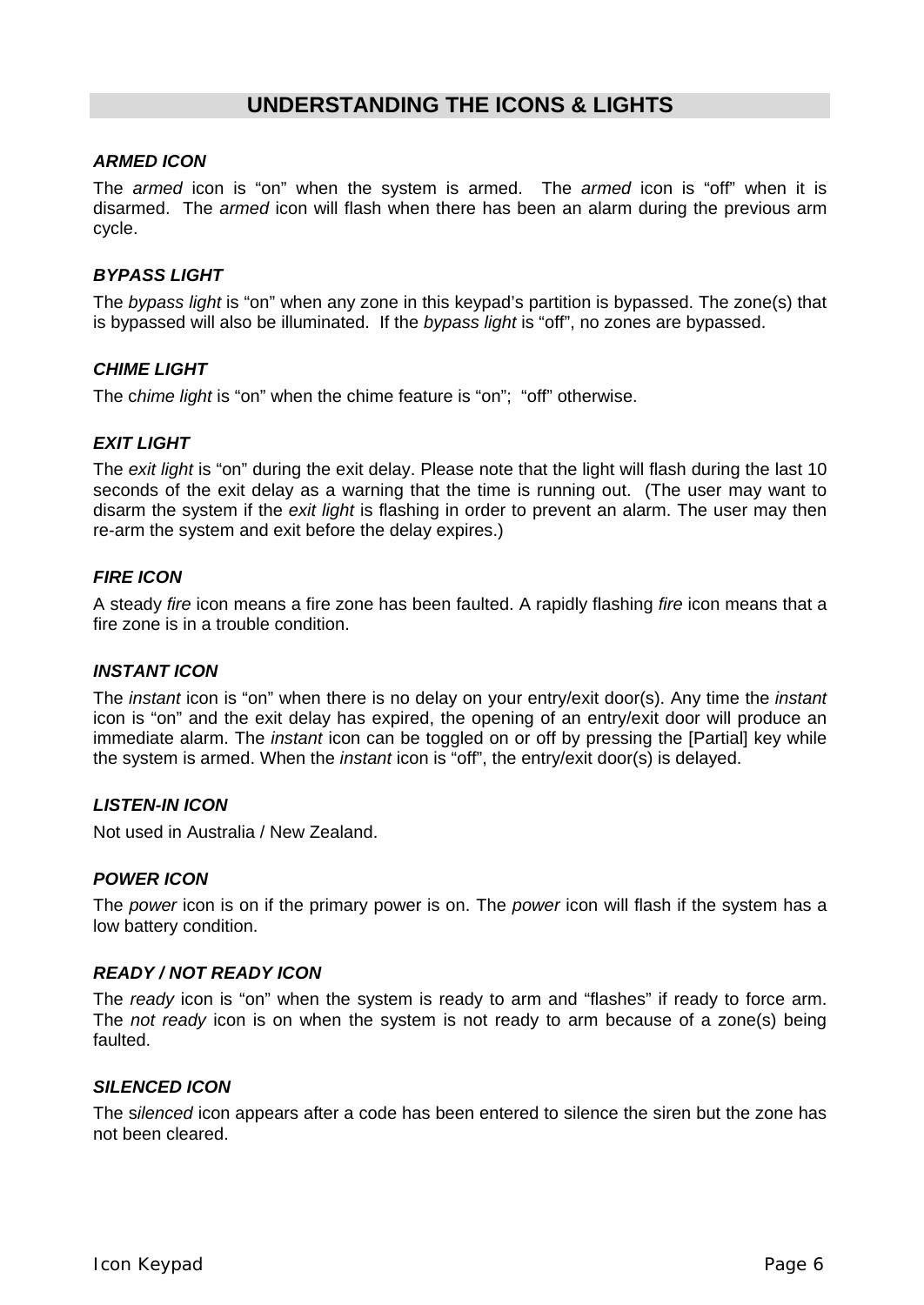## <span id="page-6-0"></span>*PARTIAL LIGHT*

The *partial light* is "on" when all interior (motion detector) zones are bypassed.

### *TAMPER/TROUBLE ICONS*

The *tamper* or *trouble* icon is on when a zone(s) is tampered or in trouble. Press [ $\star$ ]–[2] and refer to the Service Menu section on page 14 of this manual for further instructions.

### *ZONE ICON*

The *zone* icons are "off" when everything is normal. A *zone* icon will be "on" if the zone has been bypassed. If a *zone* icon is "flashing", that zone is in alarm or has been faulted. If a *zone* icon is "flashing" rapidly, it means that the zone is in a trouble condition.

Trouble conditions are:

• Tamper • Hardware • Low Battery • Loss of Supervision

(A combination of Alarm/Fault and Tamper/Trouble will produce a rapid "flashing" light for a short period of time, followed by a slow "flashing" light.)

## **KEYPAD FUNCTIONS**

#### *ARMING YOUR SYSTEM IN THE "AWAY" MODE*

AWAY is used when the user is away from the premise and wants the interior protected.

- Step 1 Close all protected doors and windows.
	- *Ready* icon will be on or flashing when all protected zones and sensors are secure. **NOTE:** If any zones are bypassed, a sensor in that zone can be violated without affecting the *ready* icon*.*
	- The security system will not arm if the *not ready* icon is on or flashing.
	- If the *power* icon is off, you have no AC power. Restore power if possible. If not, contact your installing company listed on page 1 of this booklet for service.

- Step 2 Enter your 4 or 6 digit user code to arm the system.
	- The *armed* icon and *exit* light will illuminate.
	- You may now leave the building.

**NOTE:** The exit light will flash rapidly for the last 10 seconds of the exit delay as a warning to the user that the exit time is about to expire. The user may wish to disarm and rearm the system if more time is needed.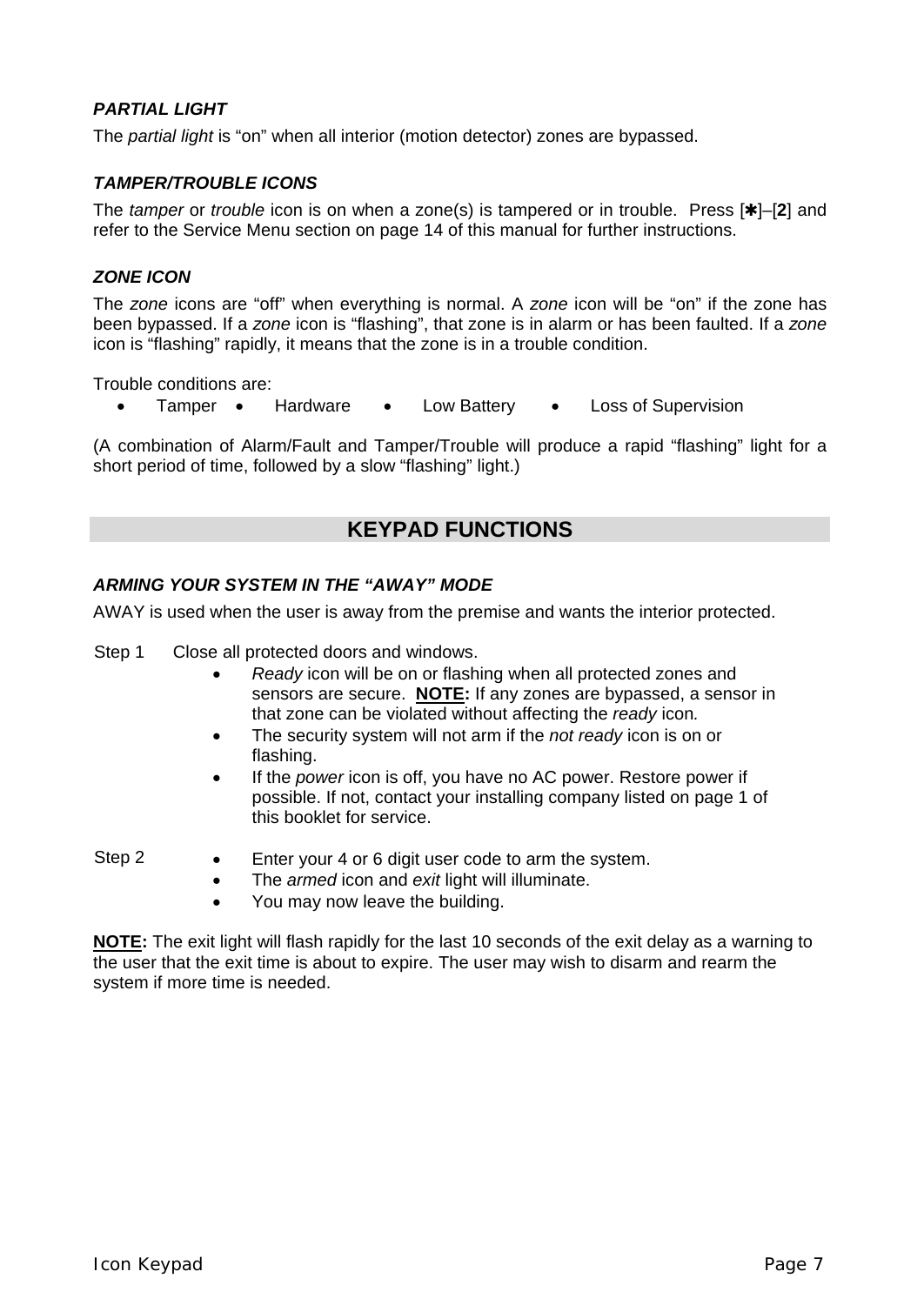## *ARMING YOUR SYSTEM IN THE "PARTIAL" MODE*

PARTIAL is used when the user is inside the premise and wants protection around the perimeter.

- Step 1 Close all protected doors and windows.
	- *Ready* icon must be on or flashing when all protected zones and sensors are secure. **NOTE:** If any zones are bypassed, a sensor in that zone can be violated without affecting the *ready* icon*.*
	- The security system will not arm if the *not ready* icon is on or flashing.
	- If the *power* icon is off, you have no AC power. Restore power if possible. If not, contact your installing company listed on page 1 of this booklet for service.

- Step 2 Enter your 4 or 6 digit user code.
	- If "Auto Bypass" is enabled, all interior zones will be bypassed if you do not leave through a designated entry/exit door. If Auto Bypass is enabled, omit Step 3.
	- When "Auto Instant" is enabled, if you do not leave through a designated entry/exit door the *instant* icon will illuminate indicating that the entry/exit doors no longer have an entry delay. If "Auto Instant" is enabled, omit Step 4.

### Step 3 • Press the [**PARTIAL**] key.

- The *partial light* will illuminate indicating that all interior zones are bypassed. (All interior devices will bypass automatically, giving the user freedom of movement within the interior area.)
- The *bypass light* will illuminate if any zone(s) are bypassed. If any zone(s) have been bypassed previously by the user, the icon(s) corresponding to the bypassed zone(s) will illuminate, alerting the user that a zone(s) may be unprotected and can be faulted without an alarm.
- 
- Step 4 To toggle from a "delayed entry" mode to an "Instant" mode, press the [**PARTIAL**] key again.
	- The *instant* icon will illuminate indicating that the entry/exit doors have no entry delay.

## *USING THE QUICK ARM (Optional)*

The Quick Arm feature may be used if it is enabled. Quick Arm will allow the user to arm the security system in the AWAY mode by pressing the [**EXIT**] key, or arm in the PARTIAL mode by pressing the [**PARTIAL**] key. This feature is used for ARMING ONLY, and will not disarm the security system. This is ideal for a maid, baby sitter, cleaner, etc, as they do not need to remember any codes to arm the system.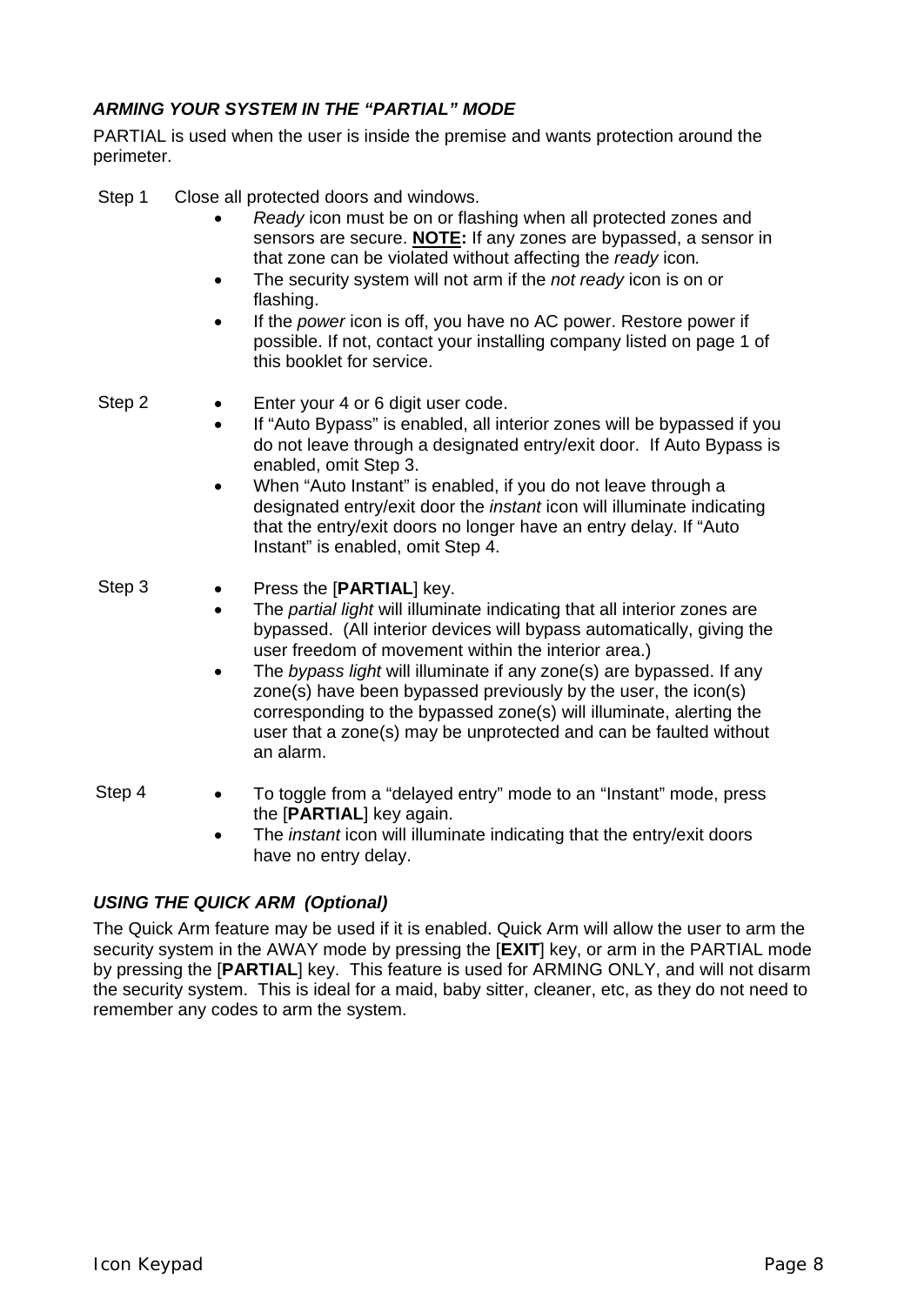## *CHANGING MODES WHILE SYSTEM IS ARMED*

- Pressing the [**PARTIAL**] key will turn on/off (toggle) a delay on entry/exit doors and turn on/off (toggle) the *instant* icon.
- (Optional) Press the [**BYPASS**] key at this time to turn on/off (toggle) all designated interior zones.
- (Optional) When armed, pressing the [**EXIT**] key will start the exit delay, enabling you to leave the building.

#### **IMPORTANT**

The *instant* icon needs to be off at this time if you plan on re-entering the building; otherwise you will create an alarm. You may restore an entry delay by pressing the [PARTIAL] key again.

### *DISARMING THE SYSTEM*

When you enter the protected area through one of the designated Entry/Exit doors, the keypad control will sound a continuous tone for the duration of the entry delay time, or until you enter a valid code. The *armed* icon will go off and the tone will stop. The security system is now DISARMED. If a valid code is not entered before the end of the entry delay, an alarm will occur.

## **NOTE**

If the *armed* icon is flashing during the entry delay, the alarm system has been activated in your absence. Leave the building immediately and call your alarm company and/or the police from a safe location.

### *CANCEL / ABORT FEATURE (Optional, see page 1)*

The *cancel light* will flash during an abort delay time. If a code is entered followed by the [**CANCEL**] key while this light is flashing, all abortable reports will stop the communication process. Entering a code followed by the [**CANCEL**] key during or after an alarm report to the central station will cause the *cancel light* to come on. It will stay on until the central station has received the cancel report.

#### *TURNING THE DOOR CHIME ON AND OFF*

The door chime is turned on or off by pressing the [**CHIME**] key while the system is in the disarmed state. If the chime is on the *chime light* will be illuminated. If the chime is off, the *chime light* will be off. Each press of the [**CHIME**] key will toggle the chime feature on/off and produce a momentary ding-dong sound.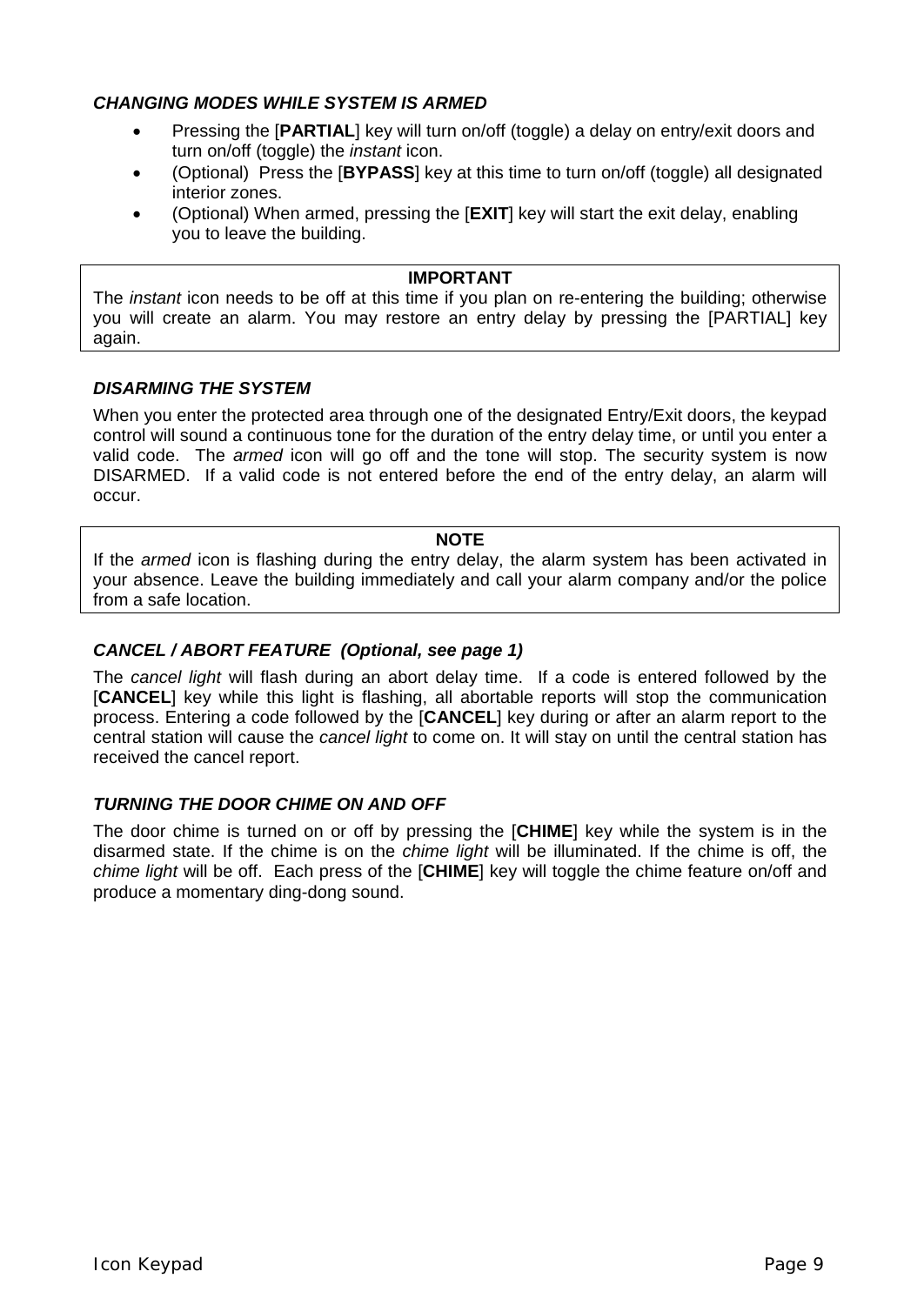### <span id="page-9-0"></span>*BYPASSING ZONES*

If you wish to bypass one or more zones, this must be done while the system is in the disarmed state. The following steps are used for bypassing zones:

- Step 1 Press the [**BYPASS**] key.
- Step 2 Enter user code, if required (optional). The *bypass light* flashes.
- Step 3 Enter 1 or 2 digits indicating the zone you wish to bypass,
	- i.e. press the [**1**] key for zone 1, press [**1**]-[**2**] for zone 12.
- Step 4 Press the [**BYPASS**] key again.
- Step 5 The corresponding *zone* icon will illuminate indicating the zone has been bypassed. Repeat steps 3 and 4 for any other zone(s) that need to be bypassed.
- Step 6 Press the [**BYPASS**] key again -or- press the [**#**] key to exit the Bypass Mode. The *bypass light* will stop flashing upon exiting the Bypass Mode.

## *GROUP BYPASS*

By pressing the [**BYPASS**] key, followed by the [**0**] key, then the [**BYPASS**] key again, all zones that are designated as group bypass zones will be bypassed. Press the [**BYPASS**] key again -or- press the [**#**] key to exit group bypassing.

#### *UNBYPASSING*

To manually unbypass zones, perform the bypassing procedure on a zone that is already bypassed. The corresponding icon for that zone will go off when unbypassed. **NOTE: All zones will automatically be unbypassed each time the system is disarmed.** 

## **ADDING AND CHANGING USER CODES**

Your system must be **Disarmed** to change user codes.

- Step 1 Press [**\***]-[**5**]
- Step 2 The *Enter Code* icon will display. Enter a ["**Master Arm/Disarm" Code**]. Note: for partitioned systems, someone changing the code of another person must have access to all or more partitions than the user being changed.
- Step 3 The *Ready* icon will flash.
- Step 4 Enter the 2-digit "user number". (Always enter 2 digits such as [**0**]-[**3**] for user 3.)
- Step 5 The *instant* icon will flash and *zone* icons will illuminate specifying the first digit of the "user code".
	- When all icons are all illuminated = code is blank; when all icons are off = "0".
	- Use the  $[\triangle]$  and  $[\nabla]$  keys to view the next digit or enter new 4- or 6-digit "user code".
	- While using the  $[\triangle]$  and  $[\triangledown]$  keys, you can change any digit by entering a new digit. This will advance you to the next digit.

To delete a user code, enter  $[\ast]$ -[ $\ast$ ]-[ $\ast$ ]-[ $\ast$ ] for a 4-digit code, or  $[\ast]$ -[ $\ast$ ]-[ $\ast$ ]-[ $\ast$ ]- $[k+1]$  for a 6-digit code.

- Step 6 The *ready* icon will flash indicating you are back at Step 2 above. If the code is rejected, the sounder will beep 3 times.
- Step 7 If another "user code" needs to be programmed, return to Step 4.
- Step 8 Press the [**#**] key while the *ready* icon is flashing to exit the User Code Programming Mode.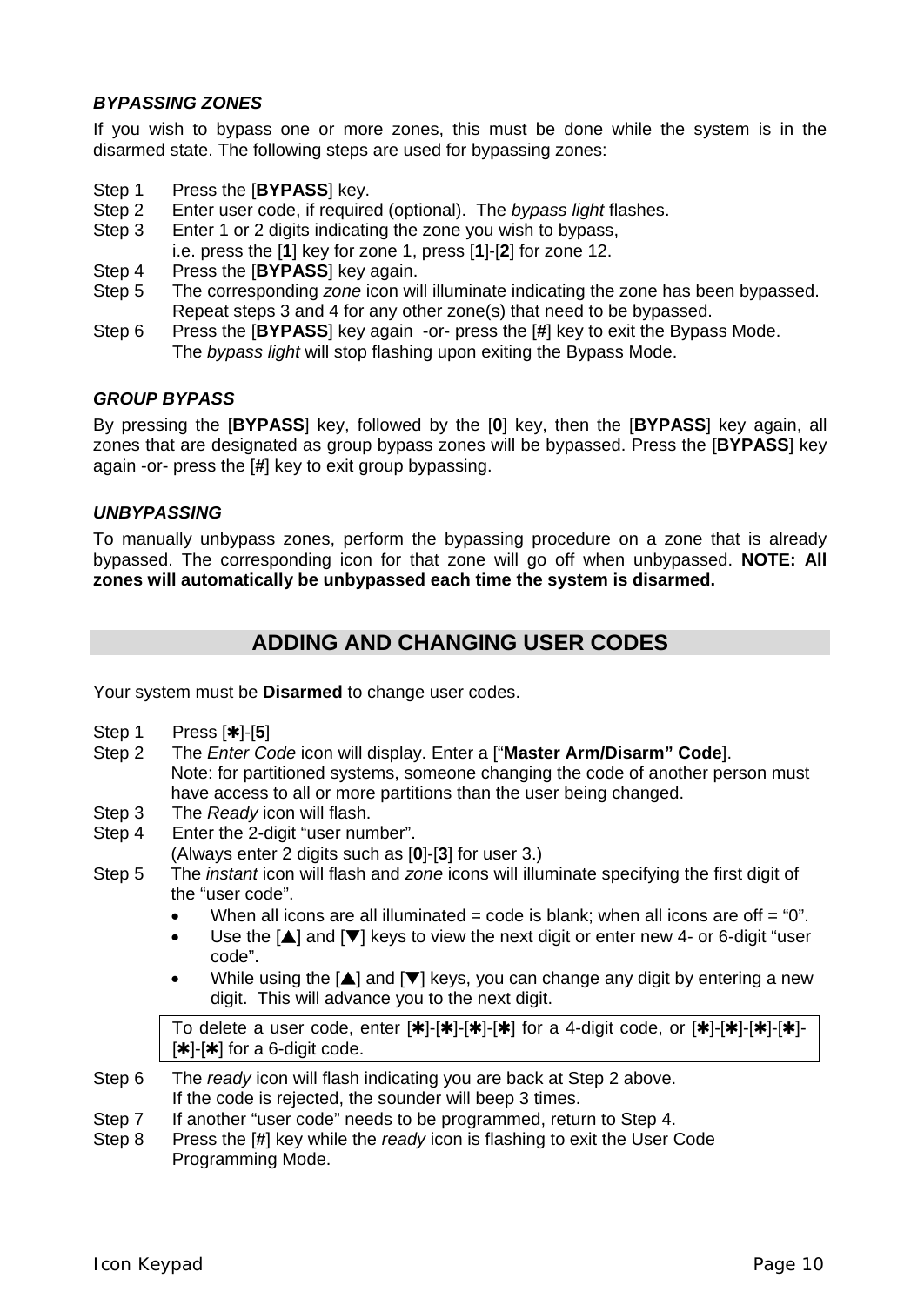## **ASSIGNING USER CODE AUTHORITY LEVELS**

<span id="page-10-0"></span>Assign authority levels to users by following the steps below. Assign user codes before assigning authority levels.

Step 1 Press [\*]-[6]-["Master Arm/Disarm Code"].

Note: someone changing the authority of another person can only add or remove partition authorization for partitions to which they have access.

- Step 2 The *ready* icon will flash.
- Step 3 Enter the 2 digit "user number" to be assigned authority (The *ready* icon is constant and the *instant* icon will flash).
- Step 4 Icons illuminated indicate the authority levels assigned to this code. An explanation of the icons is listed in the following table. You may toggle (turn on/off) the authority level by pressing the number for that authority level.

| <b>ICON</b> | <b>AUTHORITY LEVELS IF ICON 8 IS OFF</b>                                                                       |
|-------------|----------------------------------------------------------------------------------------------------------------|
|             | (Note: Do not change if on.)<br>Reserved                                                                       |
| 2           | Arm Only                                                                                                       |
| 3           | Arm Only After Closing Time                                                                                    |
| 4           | Master Arm/Disarm (can program other codes)                                                                    |
| 5           | Arm/Disarm                                                                                                     |
| 6           | <b>Bypass Zones</b>                                                                                            |
|             | Open / Close Reporting                                                                                         |
| 8           | If this icon is on, this code is programmed as a function code. Do not<br>change! Press $[#]$ - $[#]$ to exit. |

- Step 5 Press the [<sup>\*</sup>] key. The *ready* icon is on constant and instant icon is on constant. This moves you to the partition enable. (The user has access in partitions that are illuminated.)
- Step 6 The illuminated numbers indicate each partition where the user has access. To change any of the partitions where the user has access, press numbers corresponding to areas where you want to give the user access or deny access. (Example: If zone icon #2 is lit, then the user is assigned access to partition #2. By pressing the [**2**] key, the icon will go off, denying access to partition #2. Refer to the following chart.

| <b>ICON</b>    | <b>PARTITIONS ASSIGNED</b> |
|----------------|----------------------------|
|                | Partition 1                |
| $\overline{2}$ | Partition 2                |
| 3              | Partition 3                |
|                | Partition 4                |
| 5              | Partition 5                |
| 6              | Partition 6                |
|                | Partition 7                |
|                | Partition 8                |

- Step 7 When the partitions are assigned, press the [ $\parallel$ ] key. This returns you to Step 2 previously mentioned. At this point you may enter another user number to assign authority level. Repeat Steps 3 - 7 until you have assigned authority levels to all user numbers.
- Step 8 Press the [**#**] key to exit the Assigning Authority Level Program.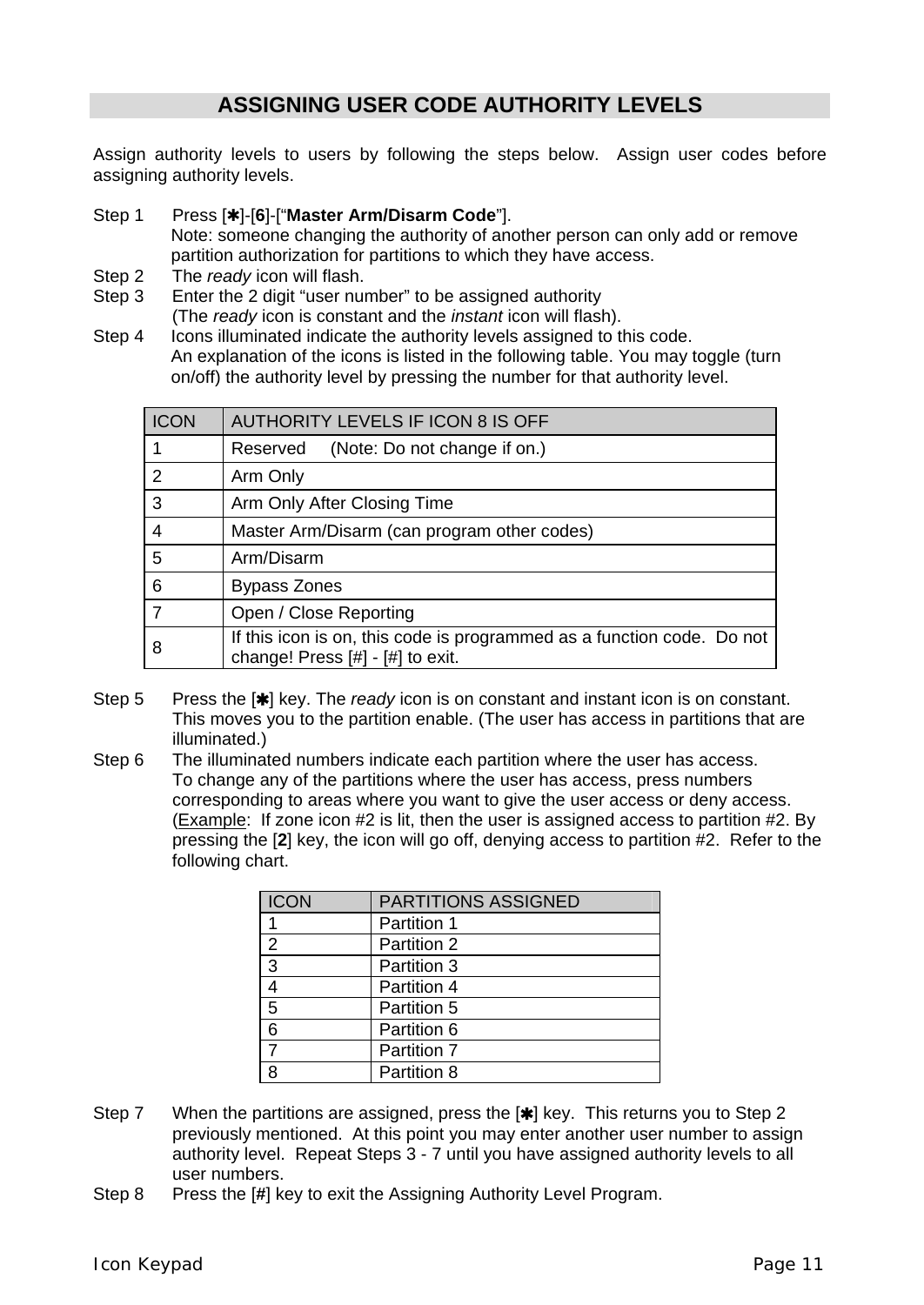## **OTHER KEYPAD FUNCTIONS**

## <span id="page-11-0"></span>*SETTING THE KEYPAD TONE*

- Step 1 Press [**\***]-[0]. Keypad is now in the "Adjust Tone" mode.<br>Step 2 Pressing the [A] key will make the keypad sounder go to
- Pressing the [ $\blacktriangle$ ] key will make the keypad sounder go to higher tones, pressing the  $[\nabla]$  key will make the keypad sounder go to lower tones.
- Step 3 When the desired tone is reached, press the [**#**] key to set this tone and exit from the "Adjust Tone" mode.

## *CHANGE PARTITION – Optional*

- Step 1 Press [**\***]-[1].<br>Step 2 Press a NUM
- Press a NUMBER key between 1 and 8 to change partitions momentarily.
- Step 3 If no other key is pressed, it will go back to its standard partition in ten seconds.
- Step 4 If another key is pressed, the system will remain in the new partition until no keys have been pressed for 60 seconds.

## *VIEW ALARM MEMORY*

- Step 1 Press [\*]-[3]. The zone(s) that created the last alarm will be displayed along with the alarm icon flashing on the keypad.
- Step 2 The **ALARM MEMORY** feature will flash those zones that created alarms and will display steady those zones that were bypassed during the last alarm.

#### *TEST FUNCTION – Weekly tests are recommended*

If programmed, this function will perform a battery test, communicator test, and/or a siren test. Alarms and reports will not be sent, unless a communicator test is performed at which time a test signal will be sent.

- Step 1 Press [<sup>\*</sup>]-[4]. The test will be performed as programmed.
- Step 2 If the siren test is performed, enter a user code to silence the siren.

## *RESET FUNCTION*

This function is used to reset Smoke Detectors, Zone Troubles, and Zone Tampers. Your system must be **Disarmed** to use the Reset function.

- Step 1 Press [<sup>\*</sup>]-[7]. Resets have now been performed.
- Step 2 If the keypad begins beeping, the reset did not execute properly. Enter your code to silence the keypad. Wait a few minutes and repeat step 2 to attempt another reset. If the keypad still beeps after repeated attempts, please contact your installer.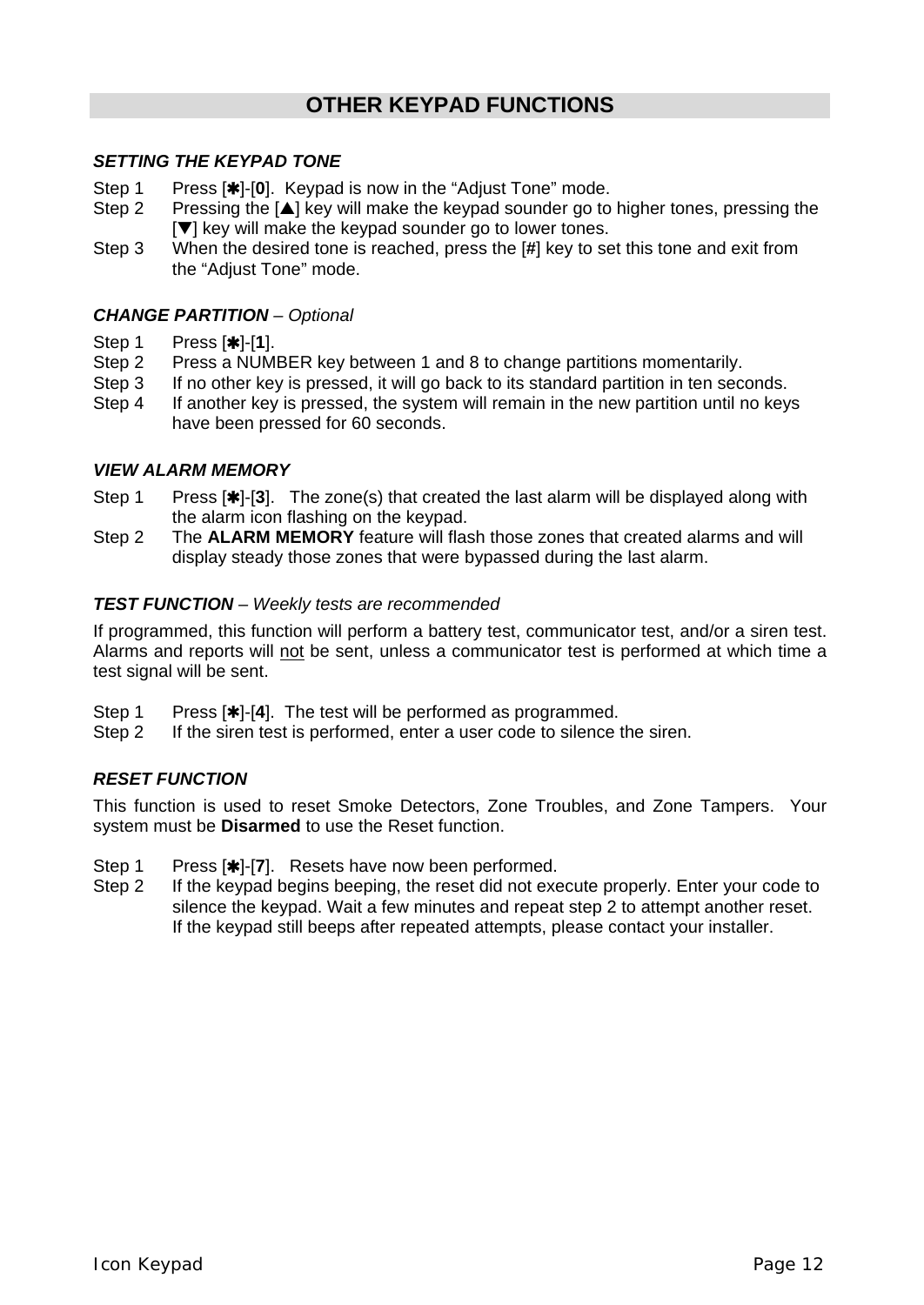## *SET SYSTEM DATE*

- Step 1 Press [\*]-[9]-[6]. *Enter Code* icon will display.
- Step 2 Enter a ["**Master Code**"]. The *service* icon will appear flashing.
- Step 3 Enter the "Day of Week"

<span id="page-12-0"></span>

| <b>SING THE DAY OF VIGOR</b> |                |              |            |
|------------------------------|----------------|--------------|------------|
| 1=Sunday                     | $3 = Tuesday$  | 5=Thursday   | 7=Saturday |
| 2=Monday                     | $4$ =Wednesday | $6 =$ Friday |            |

- Step 4 Enter the "Month Code". Must always be two (2) digits.  $01 =$  January  $05 =$  May  $09 =$  September  $02 = \text{February}$   $06 = \text{June}$   $10 = \text{October}$  $03$  = March **07** = July **11** = November  $04 =$  April  $08 =$  August  $12 =$  December
- Step 5 Enter the "Day Code". Must always be two (2) digits. Example: The  $5^{\text{th}}$  would be entered as  $[0]$ – $[5]$ . Step 6 Enter the last two digits of the "Year Code".
- Example: For 1997 enter [**9**]–[**7**]. The *ready* icon will appear.

### *SETTING THE SYSTEM CLOCK*

- Step 1 Press [<sup>\*</sup>]-[9]-[7]. *Enter Code* icon will appear.
- Step 2 Enter a ["**Master Code**"]. Then the service icon will begin to flash.<br>Step 3 Enter the "hour code" which must be two (2) digits.
- Enter the "hour code" which must be two (2) digits. Note: The clock is a 24-hour clock. Refer to the following table.
- Step 4 Enter the "minutes code" which must be two (2) digits. Then the *ready* icon will come on constant. Example: 7 minutes after would be entered [**0**]–[**7**].

| <b>Time</b>       | <b>Hour Code</b> | <b>Time</b>   | <b>Hour Code</b> | <b>Time</b> | <b>Hour Code</b> |
|-------------------|------------------|---------------|------------------|-------------|------------------|
| 12:00<br>Midnight | 00               | 8:00 AM       | 08               | 4:00 PM     | 16               |
| 1:00 AM           | 01               | 9:00 AM       | 09               | 5:00 PM     | 17               |
| 2:00 AM           | 02               | 10:00 AM      | 10               | 6:00 PM     | 18               |
| 3:00 AM           | 03               | 11:00 AM      | 11               | 7:00 PM     | 19               |
| 4:00 AM           | 04               | 12:00 Noon 12 |                  | 8:00 PM     | 20               |
| 5:00 AM           | 05               | 1:00 PM       | 13               | 9:00 PM     | 21               |
| 6:00 AM           | 06               | 2:00 PM       | 14               | 10:00 PM    | 22               |
| 7:00 AM           | 07               | 3:00 PM       | 15               | 11:00 PM    | 23               |

## *SETTING THE KEYPAD LIGHTING*

Step 1 Press [\*]-[9]-[1].

Step 2 Press the  $[\triangle]$  and  $[\triangledown]$  scroll keys to lighten or darken the illumination behind the buttons and the LCD display. It is usually easier to set this adjustment in a darkened room.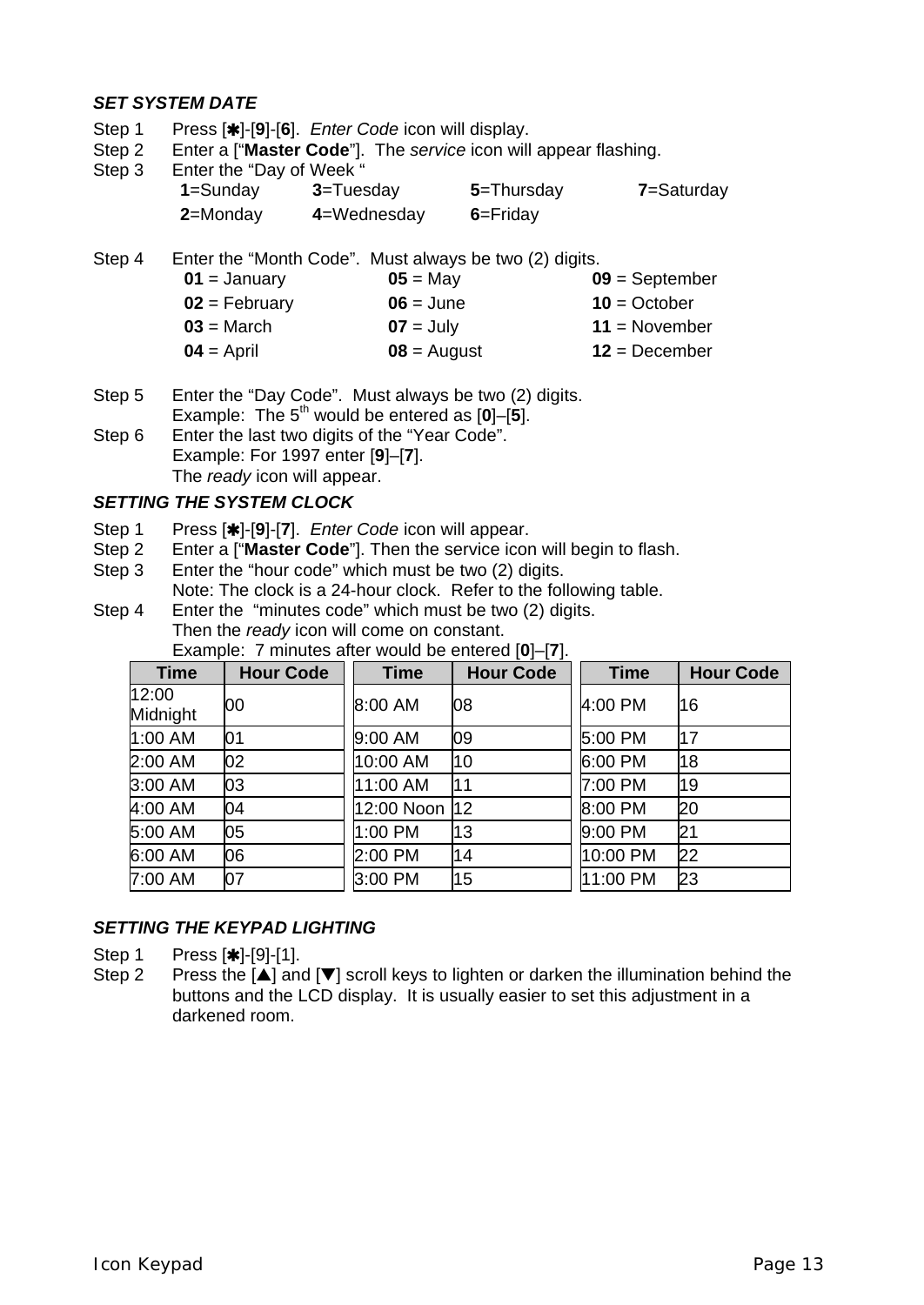## **SERVICE MENU**

<span id="page-13-0"></span>The *service* icon will be "on" if the security system requires service.

If the *service* icon is "on", press [\*]-[2] to determine the service condition. If a zone(s) is tampered, the *tamper* icon will flash and the *zone* icon(s) will be on. If a zone(s) is troubled, the *trouble* icon will flash and the *zone* icon(s) will be on. If the *service* icon is flashing, one or more *zone* icon(s) will illuminate indicating what service(s) is required. Press the  $[4]$  and  $[\nabla]$ to scroll between tamper, trouble and other service conditions. Call your service provider immediately for these problems. The following table provides a list of what each icon means in a service condition.

| <b>ICON</b>    | <b>PROBLEM</b>                                                                                                                                                                                                                                                     |  |  |
|----------------|--------------------------------------------------------------------------------------------------------------------------------------------------------------------------------------------------------------------------------------------------------------------|--|--|
|                | <b>SYSTEM FAULT - Press the [1] key. The zone icon(s) that is</b><br>illuminated corresponds to the system fault(s) below:<br>Over Current Fault<br><b>Expander Low Battery</b><br><b>Expander Box Tamper</b><br>Siren Trouble                                     |  |  |
| 1              | <b>Expander Trouble</b><br><b>Box Tamper</b><br><b>Expander Power</b><br><b>Ground Fault</b><br>Note: Faults 1 & 2 are global in nature and will affect all partitions of a<br>multi-partition system. Press the [#] key to return to the 1 of 8 service<br>icons. |  |  |
| $\overline{2}$ | <b>RESERVED</b>                                                                                                                                                                                                                                                    |  |  |
| 3              | ZONE LOW BATTERY - Press the [3] key. The zone icon(s) will<br>illuminate showing which zone(s) has a low battery. This only applies<br>to wireless zones. Press the [#] key to return to the 1 of 8 service<br>icons.                                             |  |  |
| 4              | ZONE LOSS OF SUPERVISION - Press the [4] key and the zone<br>icon(s) will illuminate showing which zone(s) has loss of supervision.<br>This only applies to wireless zones. Press [#] key to return to the 1 of<br>8 service icons.                                |  |  |
| 5              | <b>RESERVED</b>                                                                                                                                                                                                                                                    |  |  |
| 6              | <b>TELEPHONE LINE TROUBLE/LINE CUT</b> - Press the [6] key. The<br>zone icon(s) will illuminate as they correspond to these service<br>conditions:                                                                                                                 |  |  |
|                | $1-5 =$ Reserved<br>$6$ = Telephone Line Trouble / Line Cut<br>$7 = Aux$ communication device failure                                                                                                                                                              |  |  |
|                | The service icon will remain lit until the trouble clears and a user code<br>is entered. * SEE NOTE AT END OF TABLE.                                                                                                                                               |  |  |
| $\overline{7}$ | <b>FAILURE TO COMMUNICATE - This icon will illuminate when there is</b><br>a failure to communicate between your system and the central station.<br>* SEE NOTE AT END OF TABLE.                                                                                    |  |  |
| 8              | <b>LOSS OF SYSTEM TIME</b> - This icon will illuminate when there has<br>been a loss of power and your system clock needs to be reset. Refer<br>to page 13. * SEE NOTE AT END OF TABLE.                                                                            |  |  |
| #              | <b>EXIT</b> - Press the [#] key to exit the Service Menu.                                                                                                                                                                                                          |  |  |
|                | * NOTE to Icons 6,7,8: This fault is global in nature and will affect all partitions of                                                                                                                                                                            |  |  |
|                | a multi-partition system.                                                                                                                                                                                                                                          |  |  |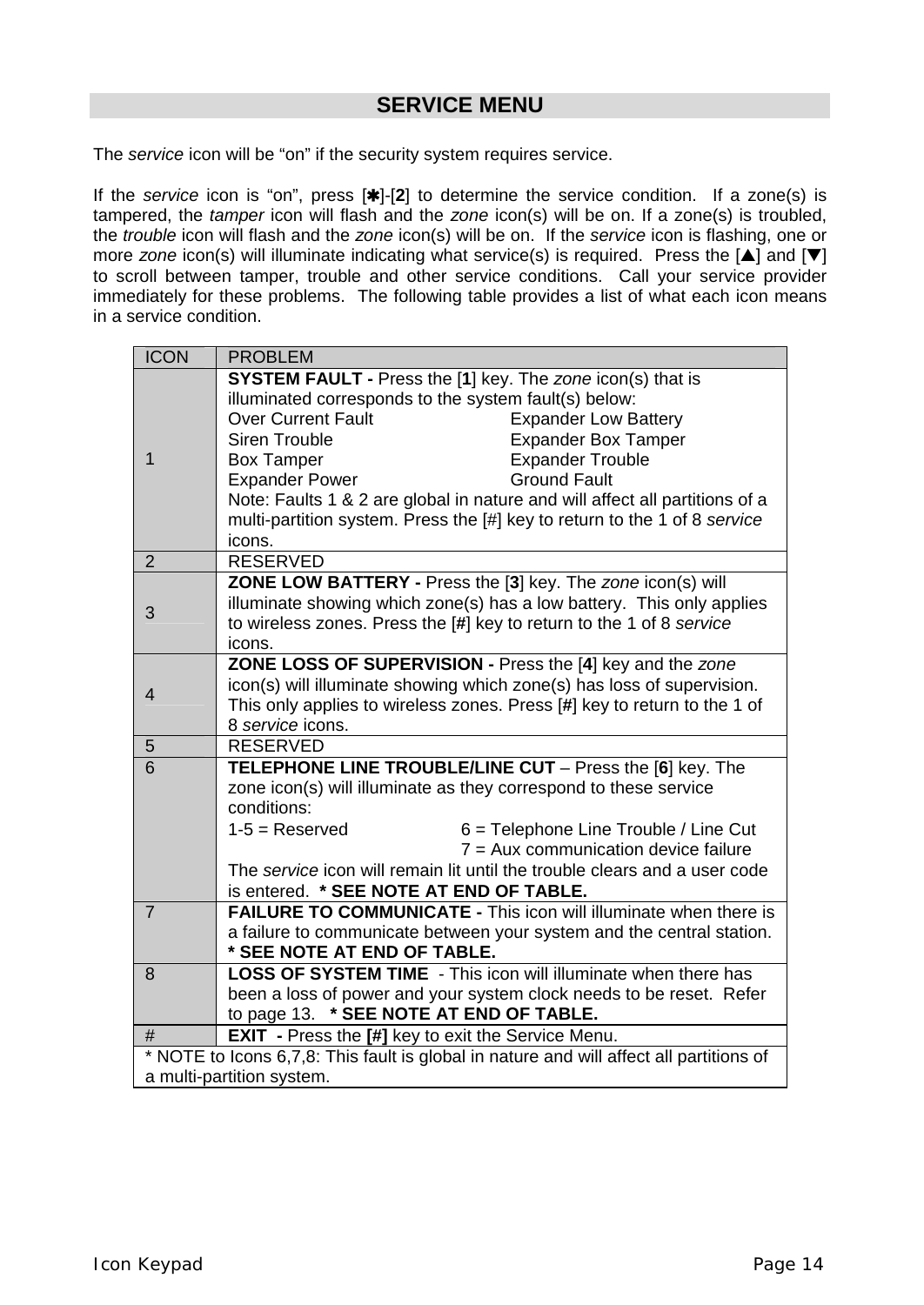## **KEYPAD CONTROL TONES (BEEPS)**

<span id="page-14-0"></span>A sounder is built into the keypad. If programmed, your system keypad may sound for any of the following reasons:

- Beeps for all key presses.
- Sounds a continuous tone during the Entry delay time.
- Pulses when a day zone is violated while the system is disarmed.
- Pulses when a FIRE zone has a trouble condition.
- Beeps 3 times for trying to arm with the "Not Ready" icon off, if "Force Arming" has not been selected.
- Beeps for 1 second or emits a "ding-dong" sound for the "Chime" feature.
- Beeps during an exit delay; beeps rapidly for the last 10 seconds of an exit delay; and beeps 1 second at the end of the exit delay.
- Pulses when the armed status changes and the AC power is off.
- Pulses when the armed status changes and any zone(s) are bypassed.
- Pulses when the armed status changes and a low battery is detected.
- Pulses when the armed status changes and a Tamper condition is detected.
- Beeps to indicate Telephone Line Cut, if selected.
- Pulses when one or more of the following conditions are detected: Zone or Box Tamper, Low Battery, AC Power Fail, or Expander trouble.
- Beeps 3 times once every minute for Sensor/Zone Low Battery or Loss of Supervision. Entering a code will silence the keypad for 12 hours.

Entering a valid code will silence the keypad sounder when it is pulsing. The arm/disarm state of your system will not change when entering a code to silence a pulsing keypad sounder. Please contact your installer if a trouble condition exists.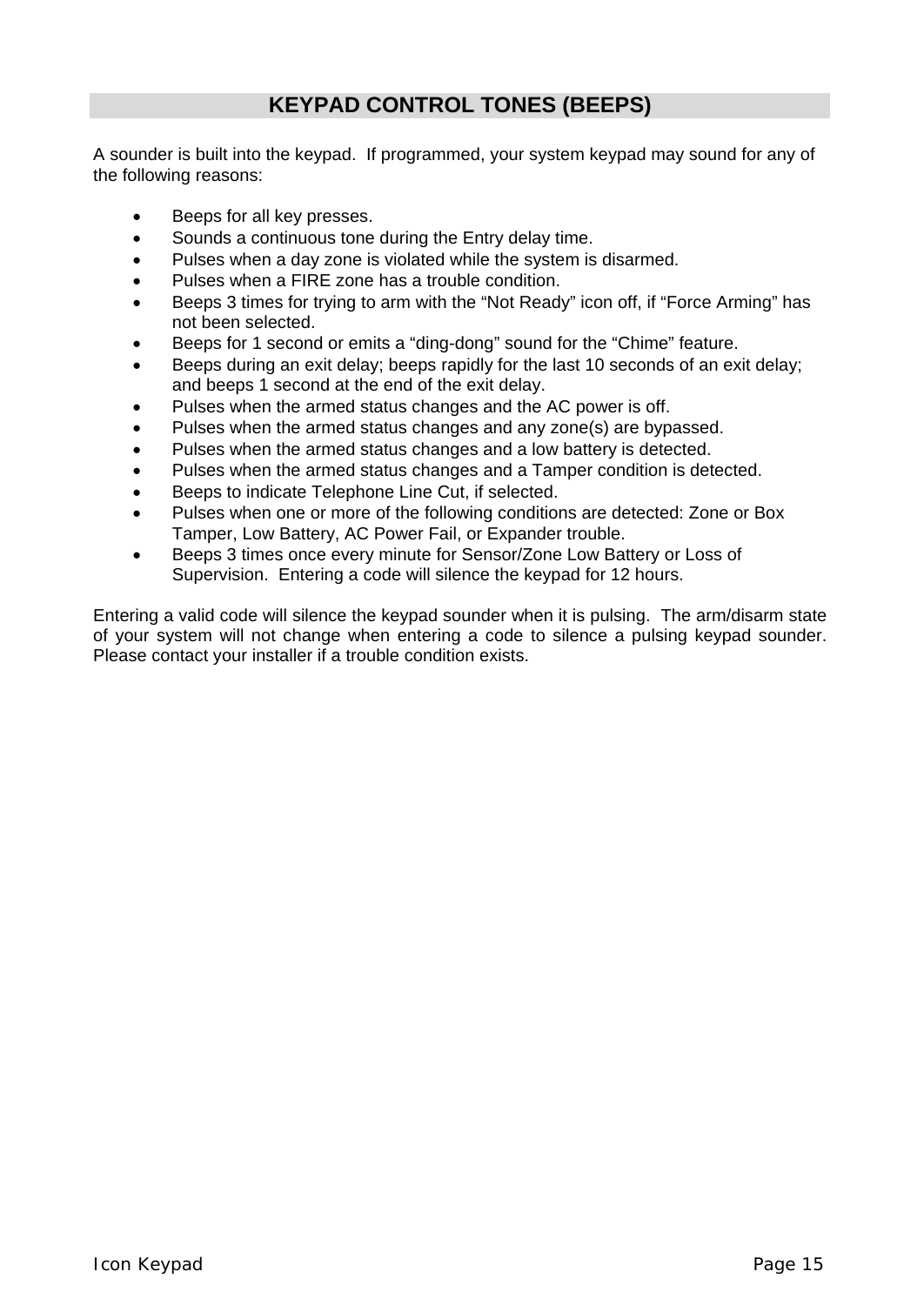## **EMERGENCY EVACUATION PLANS**

<span id="page-15-0"></span>An emergency evacuation plan should be established for an actual fire alarm condition. For example, the following steps are recommended by the National Fire Protection Association and can be used as a guide in establishing an evacuation plan for your building.

Draw up a floor plan of your home. Show windows, doors, stairs, and rooftops that can be used for escape. Indicate each occupant's escape routes. Always keep these routes free from obstruction. Determine two means of escape from each room. One will be the normal exit from the building. The other may be a window that opens easily. An escape ladder may have to be located near the window if there is a long drop to the ground below. Set a meeting place outdoors for a headcount of the building occupants.

Practice escape procedures. In a home, sleep with bedroom door closed; this will increase your escape time. If you suspect fire, test the door for heat. If you think it is safe, brace your shoulder against the door and open it cautiously. Be ready to slam the door if smoke or heat rush in. Practice escaping to the outdoors and meeting in an assigned spot. Call the Fire Department from a neighbor's phone. **NOTE**: After the installation of your Security System has been completed, notify your local Fire and Police Departments to give them your name and address for their records. Early warning fire detection is best achieved by the installation of fire detection equipment in all rooms.

The following are examples of evacuation plans. A plan unique to your home or business should be drawn and memorized by each occupant.







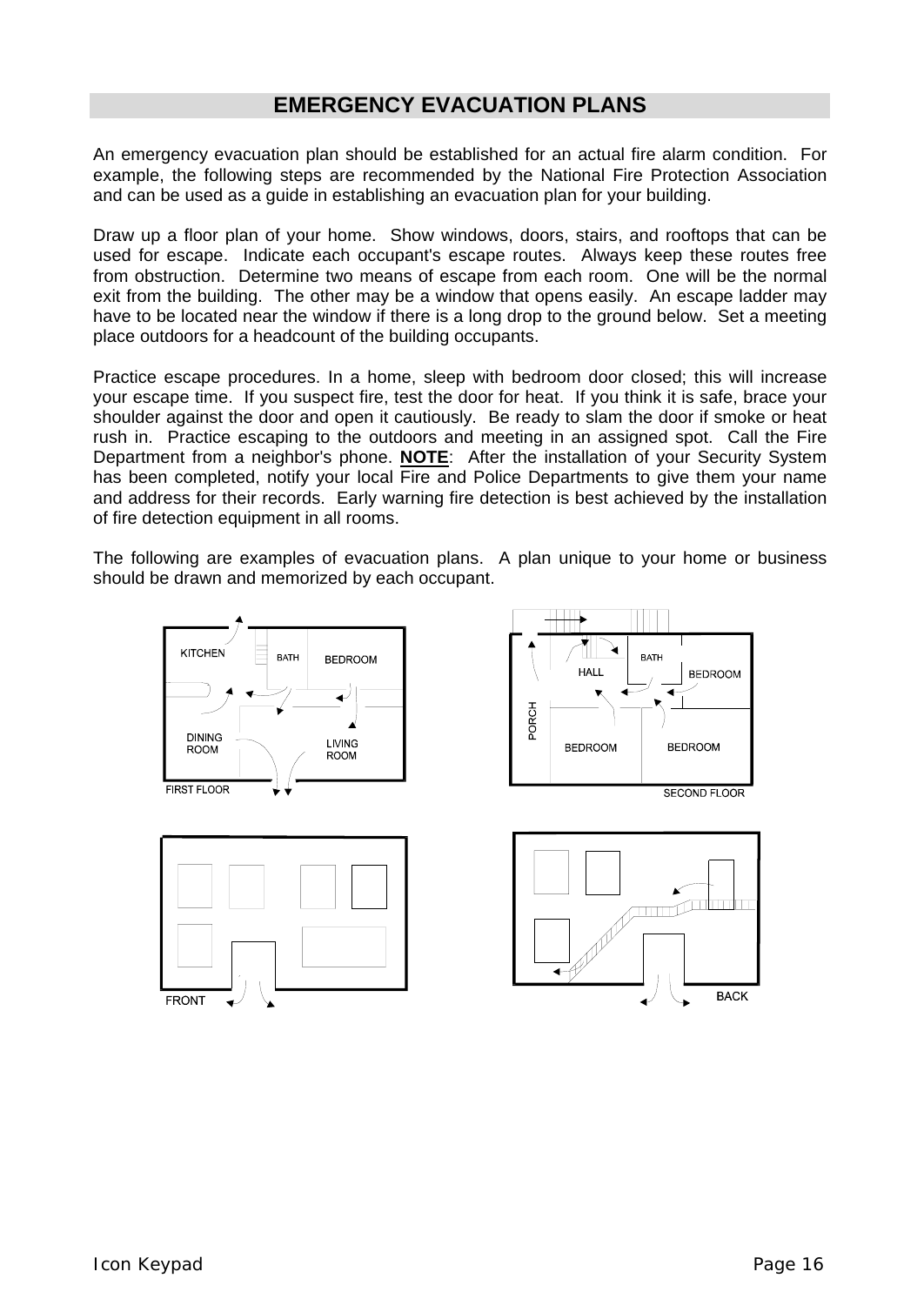## **WARNING NOTICES**

#### **This product is to be installed by qualified SERVICE PERSONNEL only**

**The equipment should only be operated with an approved power adapter with insulated live pins.** 

**CAUTION – RISK OF EXPLOSION IF BATTERY IS REPLACED BY AN INCORRECT TYPE. DISPOSE OF BATTERIES ACCORDING TO THE INSTRUCTIONS. CONTACT YOUR INSTALLER FOR REPLACEMENT BATTERIES.** 



**When installed as directed, this product conforms to the standards set by Standards Australia on behalf of the Australian Communications Authority (ACA)**

## **WARRANTY**

Hills Industries guarantees this product against defective parts and workmanship for twentyfour (24) months from the date of purchase. If any defect appears during the warranty period return it to place of purchase. Hills Industries assumes no liability for consequential or indirect damage and accepts no responsibility for repairing damage to the product caused by misuse, careless handling, or where repairs have been made by others.

No other guarantee, written or verbal, is authorized by or on behalf of Hills Industries.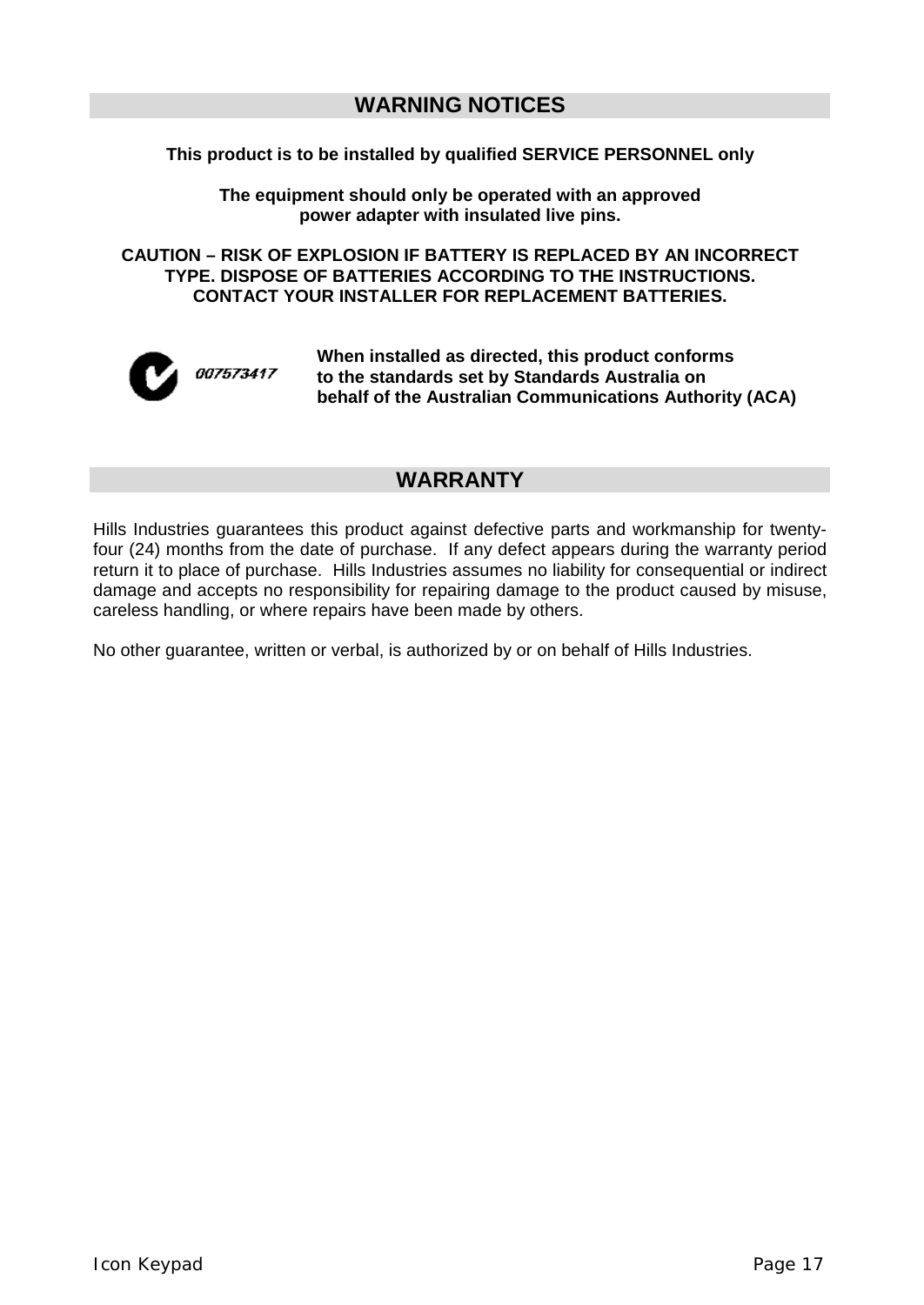# **SECURITY SYSTEM NOTES**

| Duress Code _________________________ |                                                                                      |                                      |  |  |
|---------------------------------------|--------------------------------------------------------------------------------------|--------------------------------------|--|--|
|                                       | This system is $\Box$ is not $\Box$ partitioned.                                     |                                      |  |  |
|                                       |                                                                                      |                                      |  |  |
| $\Box$ Fire $\Box$                    | EMERGENCY ACTIVATION KEYS (check if enabled)<br>Auxiliary Emergency<br>$\Box$ Police |                                      |  |  |
| PROGRAMMED FUNCTIONS                  |                                                                                      |                                      |  |  |
| Abort Delay                           | □ Cancel Alarm                                                                       | $\Box$ Forced Arming                 |  |  |
| $\Box$ Auto Bypass                    | $\Box$ Change Partitions                                                             | $\Box$ Group Bypass                  |  |  |
| $\Box$ Auto Instant                   | $\Box$ Chime<br>$\Box$ Quick Arm                                                     |                                      |  |  |
| □ Battery Test                        | $\Box$ Communicator Test<br>$\Box$ Re Exit                                           |                                      |  |  |
|                                       |                                                                                      | □ Siren Test                         |  |  |
| <b>ENTRY / EXIT DELAY TIMES</b>       |                                                                                      |                                      |  |  |
| Exit Delay Time ____________          |                                                                                      | Secondary Exit Delay Time __________ |  |  |
| Entry Delay Time __________           |                                                                                      | Secondary Entry Delay Time _________ |  |  |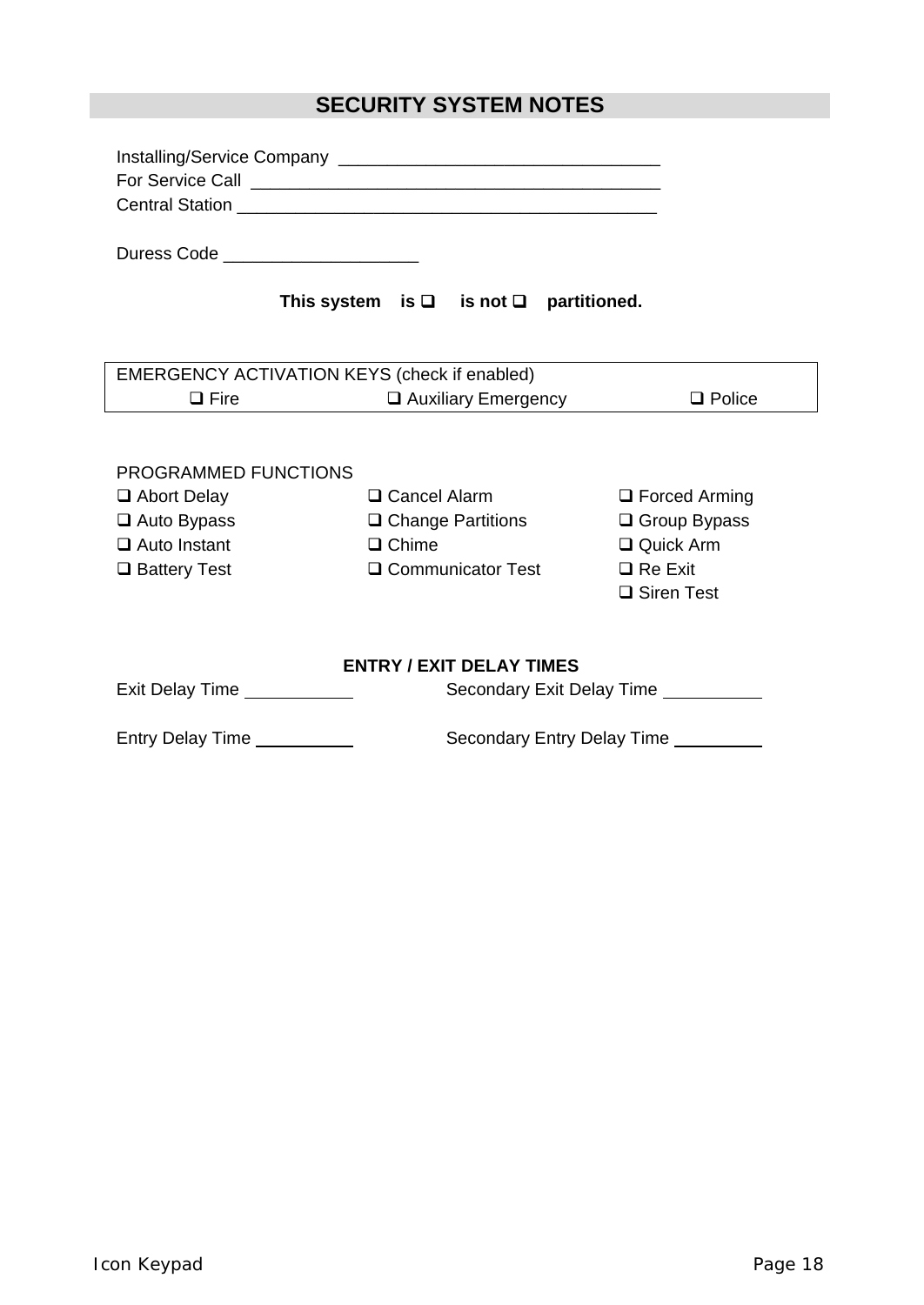# **ZONE DESCRIPTIONS**

| 01                                                                                                                                                                                                                                                                                                                                                                                          | 25                                                                                               |
|---------------------------------------------------------------------------------------------------------------------------------------------------------------------------------------------------------------------------------------------------------------------------------------------------------------------------------------------------------------------------------------------|--------------------------------------------------------------------------------------------------|
|                                                                                                                                                                                                                                                                                                                                                                                             |                                                                                                  |
| $\begin{picture}(180,10) \put(0,0){\vector(1,0){100}} \put(15,0){\vector(1,0){100}} \put(15,0){\vector(1,0){100}} \put(15,0){\vector(1,0){100}} \put(15,0){\vector(1,0){100}} \put(15,0){\vector(1,0){100}} \put(15,0){\vector(1,0){100}} \put(15,0){\vector(1,0){100}} \put(15,0){\vector(1,0){100}} \put(15,0){\vector(1,0){100}} \put(15,0){\vector(1,0){100}}$                          |                                                                                                  |
|                                                                                                                                                                                                                                                                                                                                                                                             |                                                                                                  |
|                                                                                                                                                                                                                                                                                                                                                                                             |                                                                                                  |
|                                                                                                                                                                                                                                                                                                                                                                                             | $30 \underline{\hspace{1cm}}$                                                                    |
|                                                                                                                                                                                                                                                                                                                                                                                             | $31$ $\overline{\phantom{a}}$                                                                    |
| $\begin{picture}(180,10) \put(0,0){\dashbox{0.5}(10,0){ }} \put(10,0){\circle{10}} \put(10,0){\circle{10}} \put(10,0){\circle{10}} \put(10,0){\circle{10}} \put(10,0){\circle{10}} \put(10,0){\circle{10}} \put(10,0){\circle{10}} \put(10,0){\circle{10}} \put(10,0){\circle{10}} \put(10,0){\circle{10}} \put(10,0){\circle{10}} \put(10,0){\circle{10}} \put(10,0){\circle{10}} \put(10$ |                                                                                                  |
|                                                                                                                                                                                                                                                                                                                                                                                             | $\begin{array}{c c c c c c} \hline \text{33} & \text{---} & \text{---} & \text{---} \end{array}$ |
| $\begin{array}{c} \n 10 \end{array}$                                                                                                                                                                                                                                                                                                                                                        |                                                                                                  |
|                                                                                                                                                                                                                                                                                                                                                                                             |                                                                                                  |
|                                                                                                                                                                                                                                                                                                                                                                                             |                                                                                                  |
| $13 \overline{\phantom{a}0}$                                                                                                                                                                                                                                                                                                                                                                |                                                                                                  |
|                                                                                                                                                                                                                                                                                                                                                                                             |                                                                                                  |
|                                                                                                                                                                                                                                                                                                                                                                                             |                                                                                                  |
|                                                                                                                                                                                                                                                                                                                                                                                             |                                                                                                  |
| $\begin{array}{c} \n \text{17} \end{array}$                                                                                                                                                                                                                                                                                                                                                 |                                                                                                  |
|                                                                                                                                                                                                                                                                                                                                                                                             |                                                                                                  |
|                                                                                                                                                                                                                                                                                                                                                                                             |                                                                                                  |
| $20 \begin{tabular}{l} \hline \rule{0.2cm}{0.1cm} \rule{0.2cm}{0.1cm} \rule{0.2cm}{0.1cm} \rule{0.2cm}{0.1cm} \rule{0.2cm}{0.1cm} \rule{0.2cm}{0.1cm} \rule{0.2cm}{0.1cm} \rule{0.2cm}{0.1cm} \rule{0.2cm}{0.1cm} \rule{0.2cm}{0.1cm} \rule{0.2cm}{0.1cm} \rule{0.2cm}{0.1cm} \rule{0.2cm}{0.1cm} \rule{0.2cm}{0.1cm} \rule{0.2cm}{0.1cm} \rule{0.2cm}{0.1cm$                               |                                                                                                  |
|                                                                                                                                                                                                                                                                                                                                                                                             |                                                                                                  |
|                                                                                                                                                                                                                                                                                                                                                                                             | 46                                                                                               |
|                                                                                                                                                                                                                                                                                                                                                                                             | 47 $\qquad \qquad$                                                                               |
| 24                                                                                                                                                                                                                                                                                                                                                                                          | 48                                                                                               |